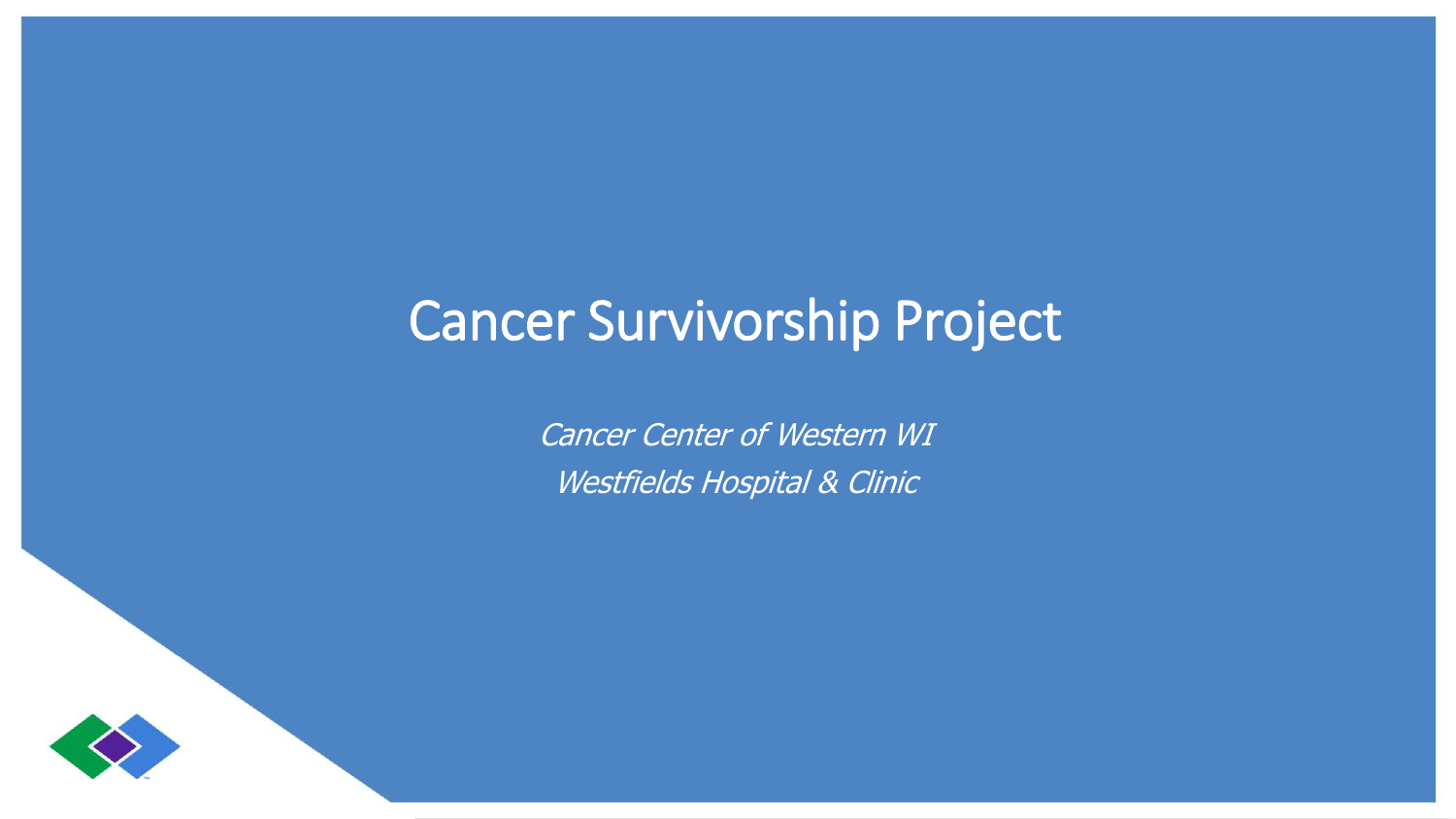# Disclosures:

I have no disclosures to report. The information provided in this presentation is meant to be informational.

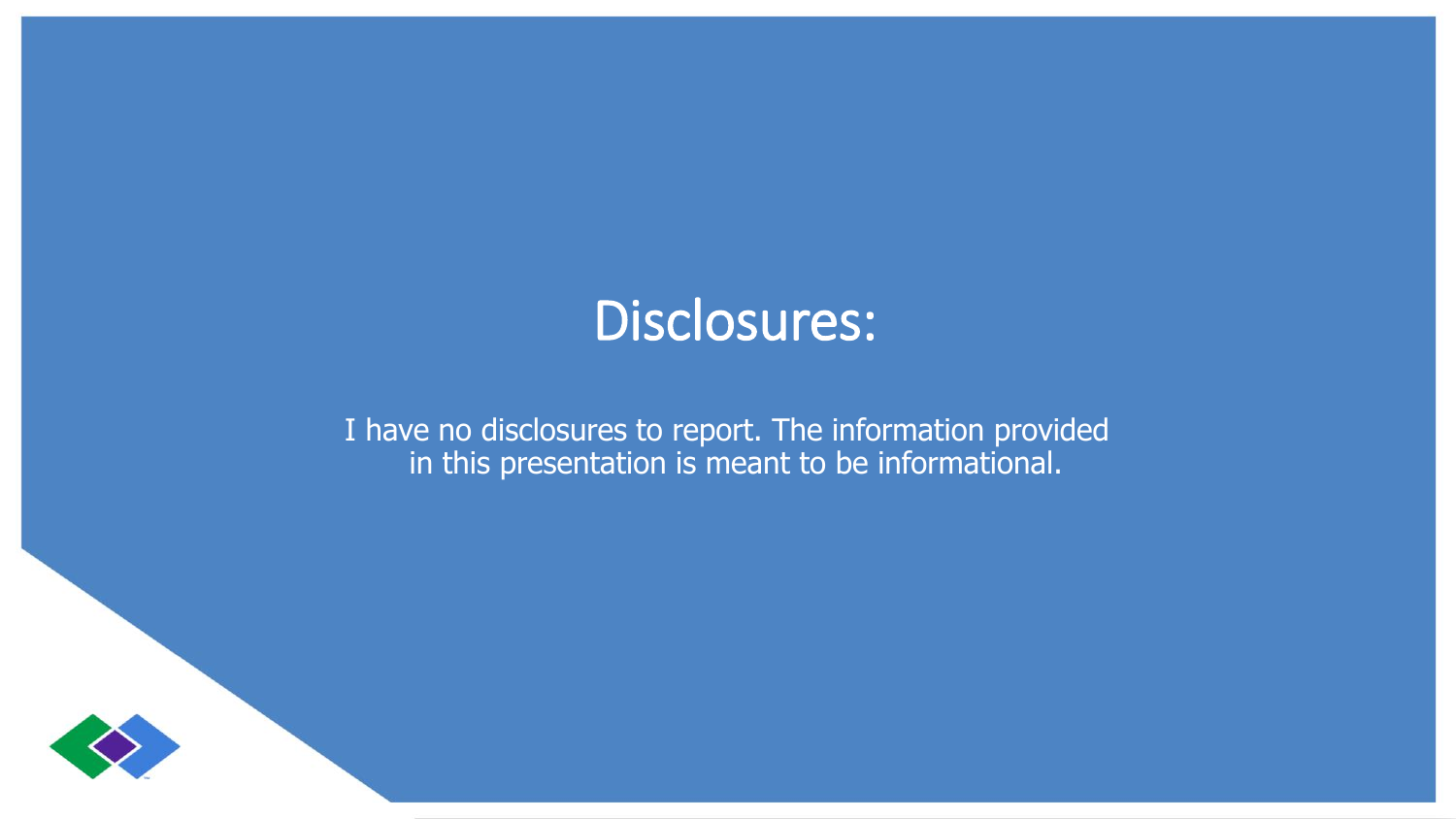### Project Team



Lisa Johnson-Bleskey, Courtney Brunner, Andrea Larson, Jackie Nelson, \* (not pictured) Robin Ellingson

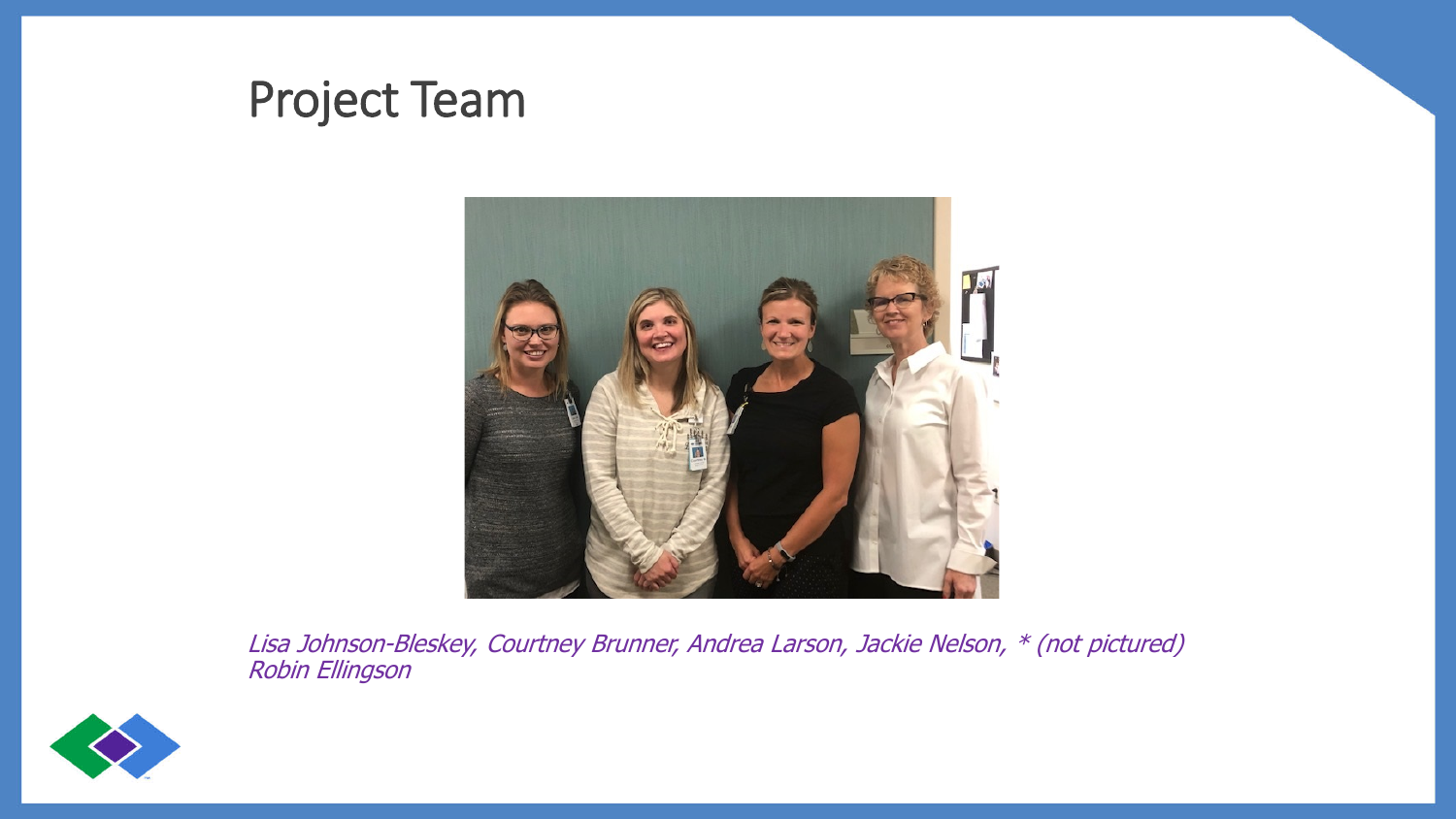## The Foundation…Model for Improvement

- What are we trying to accomplish?
- How will we know that a change is an improvement?
- What change can we make that will result in improvement?



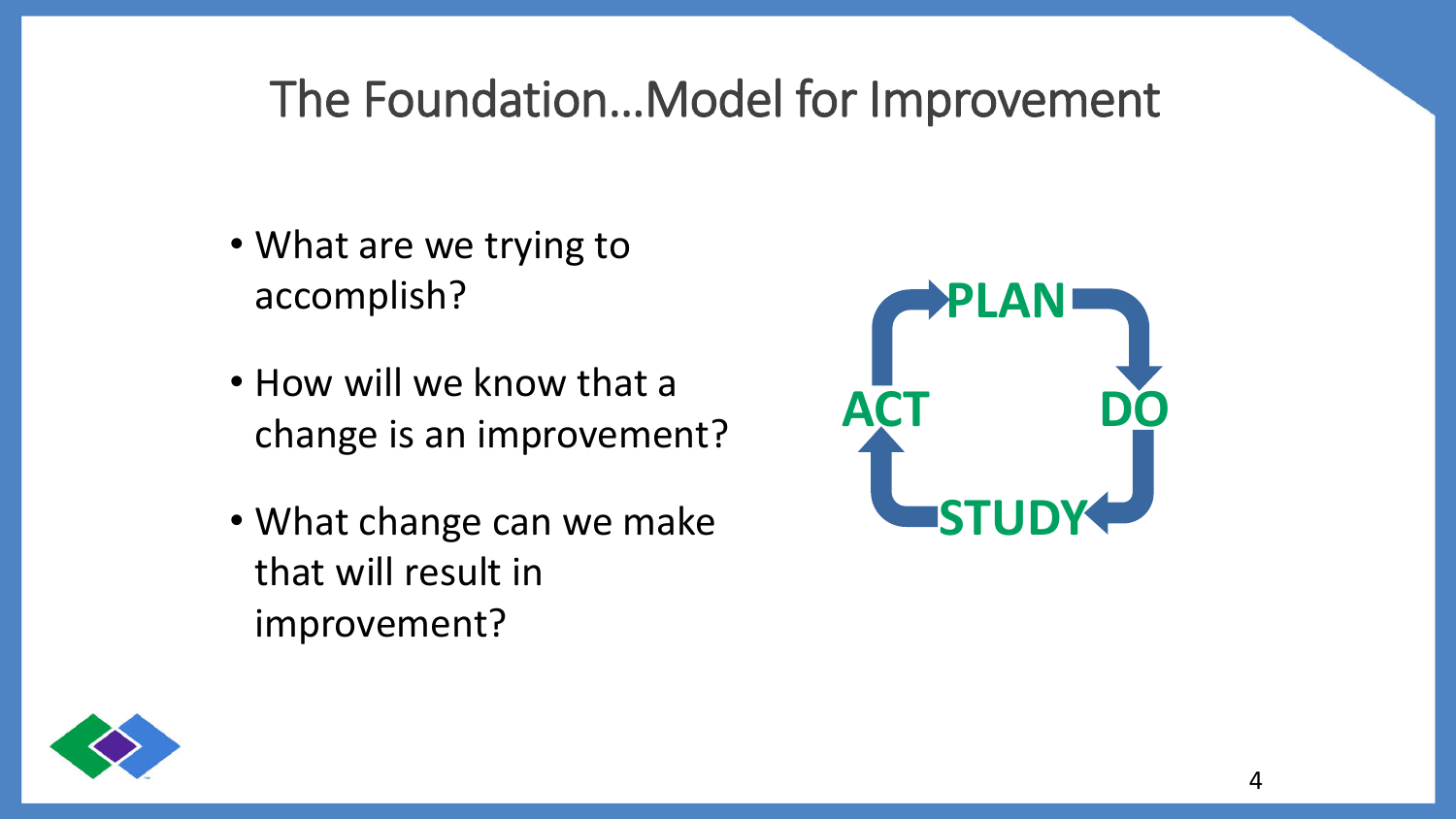### Development Tools



# A3 Review Observations & Visual Mapping Data Review Literature or Best Practice Review

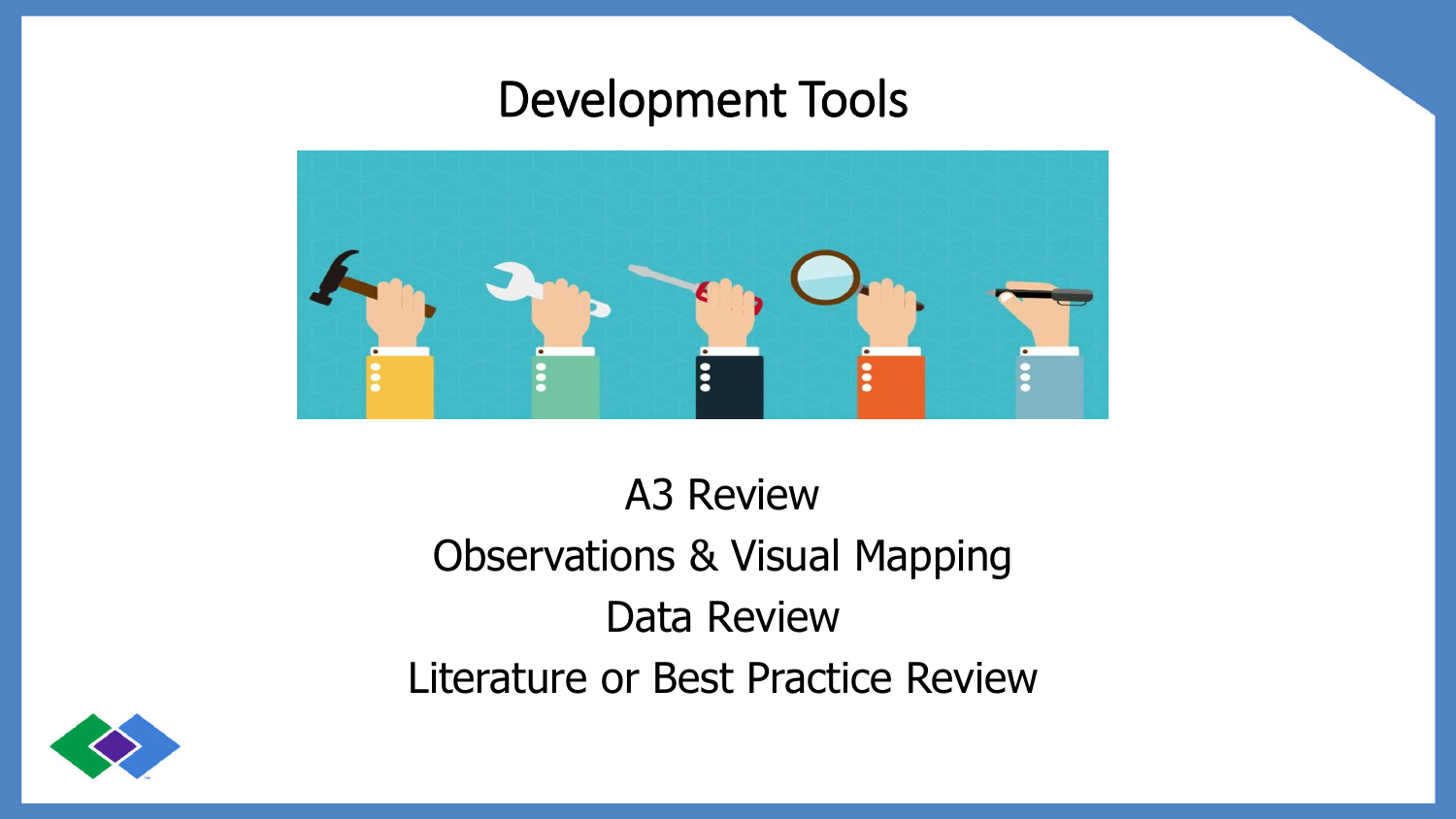# Entire A3 (completion to date)

|                                                                                                                                                                                                                                                                                                                                                                                                                                                                                                                                                                                                                                                                                                                                                                                                                                                                 |                                                                                                                                                                                                                                                                                                                                          |           | A3 Problem Solving Template                                                                                                                                                                                                                                                                                                                                                                                                                                                              |                 |                                                                             |                                                                     |                                               |
|-----------------------------------------------------------------------------------------------------------------------------------------------------------------------------------------------------------------------------------------------------------------------------------------------------------------------------------------------------------------------------------------------------------------------------------------------------------------------------------------------------------------------------------------------------------------------------------------------------------------------------------------------------------------------------------------------------------------------------------------------------------------------------------------------------------------------------------------------------------------|------------------------------------------------------------------------------------------------------------------------------------------------------------------------------------------------------------------------------------------------------------------------------------------------------------------------------------------|-----------|------------------------------------------------------------------------------------------------------------------------------------------------------------------------------------------------------------------------------------------------------------------------------------------------------------------------------------------------------------------------------------------------------------------------------------------------------------------------------------------|-----------------|-----------------------------------------------------------------------------|---------------------------------------------------------------------|-----------------------------------------------|
| 1. PROJECT TITLE:                                                                                                                                                                                                                                                                                                                                                                                                                                                                                                                                                                                                                                                                                                                                                                                                                                               | Sponsors: Lisa and Jackie                                                                                                                                                                                                                                                                                                                |           | Leaders: Courtney and Andrea                                                                                                                                                                                                                                                                                                                                                                                                                                                             | Coach/PM: Robin |                                                                             | Date: 6/3/19                                                        |                                               |
| Survivorship                                                                                                                                                                                                                                                                                                                                                                                                                                                                                                                                                                                                                                                                                                                                                                                                                                                    | Team: Oncology Providers (Oncologists, NP), Infusion Nurses, Oncology Schedulers, Nurse Navigator, Psychotherapist                                                                                                                                                                                                                       |           |                                                                                                                                                                                                                                                                                                                                                                                                                                                                                          |                 |                                                                             |                                                                     |                                               |
| 2. PROBLEM STATEMENT: Describe the problem you are trying to solve. Keep it clear, succinct, measurable<br>There is no formal survivorship process in place to identify patients in need of survivorship. Specifically breast cancer<br>patients post treatment. There is no process in place to refer or schedule patients. Survivorship visit objectives are also<br>unclear. This leaves patients unsupported with frequent calls and appointments to the cancer center. We currently have 30-35<br>new breast cancer patients per vear (non-metastatic or recurrent) with less than 10 survivorship visits annually.<br>3. SCOPE:<br>4: TARGET STATEMENT/AIMS Describe X by Y in Z time                                                                                                                                                                     |                                                                                                                                                                                                                                                                                                                                          |           | 7. FUTURE STATE/SOLUTIONS: Describe or map future state and identify solutions that address root causes<br>· Stakeholder Meeting is scheduled on Thursday 9/19/19.<br>. Individual team meeting with Nurse Practitioner on 9/17/19.<br>· Referral Order exists in Epic- not yet built for WF Location                                                                                                                                                                                    |                 |                                                                             |                                                                     |                                               |
| In Scope: Breast Cancer Patients with new or existing<br>diagnosis<br>Out of Scope: Other oncology patients, those with<br>metastatic or recurrent breast cancer<br>5. BACKGROUND/CURRENT SITUATION Observe and/or map the current process or condition to understand the issues<br>We currently have less than 10 identified survivorship visits per year and no formal survivorship process in place, specifically                                                                                                                                                                                                                                                                                                                                                                                                                                            | Increase the offering of survivorship care plans by 100% by 12/2020.<br>Implement pilot program by 11/1/2019.<br>Identify what patients should get a referral 100% of the time.<br>Ensure order is placed and visits scheduled 100% of the time.<br>Entire Oncology Team is aware of the survivorship care<br>plan and how to access it. |           |                                                                                                                                                                                                                                                                                                                                                                                                                                                                                          |                 |                                                                             |                                                                     |                                               |
| for breast cancer patients to identify patients in need, refer/schedule, or what the expectation of the visit should be.<br>In 2017-2018 there were a total of 63 new breast cancer consults at Westfields/CCWW not including metastatic and recurrent<br>breast cancer patients. We had 32 in 2017, 31 in 2018 and as of 07/2019 we have currently seen 16 new breast cancer patients<br>at Westfields CCWW.                                                                                                                                                                                                                                                                                                                                                                                                                                                   |                                                                                                                                                                                                                                                                                                                                          |           |                                                                                                                                                                                                                                                                                                                                                                                                                                                                                          |                 |                                                                             |                                                                     |                                               |
| Currently our Nurse Practitioner is available at Westfields/CCWW 3-4 days/month, and is never onsite when Oncologist is in<br>clinic.                                                                                                                                                                                                                                                                                                                                                                                                                                                                                                                                                                                                                                                                                                                           |                                                                                                                                                                                                                                                                                                                                          |           |                                                                                                                                                                                                                                                                                                                                                                                                                                                                                          |                 |                                                                             |                                                                     |                                               |
| Patients currently receive an excellent cancer treatment summary from NP which is accessible in EMR. Oncology team is<br>unaware of this care plan and how to access plan.                                                                                                                                                                                                                                                                                                                                                                                                                                                                                                                                                                                                                                                                                      |                                                                                                                                                                                                                                                                                                                                          |           |                                                                                                                                                                                                                                                                                                                                                                                                                                                                                          |                 |                                                                             |                                                                     |                                               |
| There is no ownership of the care plan components including tracking patients and ensuring follow-up appointments.<br>There is no standard of work in place for survivorship appointment process.                                                                                                                                                                                                                                                                                                                                                                                                                                                                                                                                                                                                                                                               |                                                                                                                                                                                                                                                                                                                                          |           |                                                                                                                                                                                                                                                                                                                                                                                                                                                                                          |                 |                                                                             |                                                                     |                                               |
|                                                                                                                                                                                                                                                                                                                                                                                                                                                                                                                                                                                                                                                                                                                                                                                                                                                                 |                                                                                                                                                                                                                                                                                                                                          |           | 8. IMPLEMENTATION: List the major tasks or milestones. Attach or link full project plan if needed.                                                                                                                                                                                                                                                                                                                                                                                       |                 |                                                                             |                                                                     |                                               |
| 6. PROBLEM ANALYSIS: What are the root causes for the key issues identified? What is the evidence?<br>This leaves patients unsupported with frequent calls and appointments to the cancer center.<br>Also, providers do not know at what point to refer to the survivorship program.<br>There is no survivorship visit type currently in EPIC which makes it difficult to track data, manage patient's<br>expectations, and schedule a dedicated survivorship appointment.<br>We don't have any systems in place to support a successful sustainable survivorship program.<br>We have no patient education or staff education on survivorship to determine the value/benefit of such a<br>program to create buy-in.<br>CPT codes are unknown, so as of now survivorship is currently billed as a revisit appointment and requires<br>a separate provider visit. |                                                                                                                                                                                                                                                                                                                                          | <b>CO</b> | <b>MHAT</b><br>1. Follow-up with Vicki in Rev. Cycle/Billing regarding this process<br>2.<br>Reach out to Health East Survivorship Program regarding model<br>$\mathbf{a}$<br>Review/Update Fishbone with Stakeholders<br>Implement Pilot start date on 11/1/19<br>4.<br>5<br>6.<br>$\overline{ }$<br>4.<br>$\overline{3}$<br>10<br>9: FOLLOW UP: How do you plan to sustain the gains? What are the three key metrics? Include pilot metrics is applicable<br><b>Key Measures</b><br>1. | Baseline        | WHO.<br>Lisa/Courtney<br>Andrea<br>Courtney/Andrea<br>Team<br>(insert date) | WHEN  <br>G<br>$\overline{a}$<br>$\mathbf{v}$<br>R<br>(insert date) | STATUS (R/Y/G/B/W)<br>G<br>w<br>(insert date) |
|                                                                                                                                                                                                                                                                                                                                                                                                                                                                                                                                                                                                                                                                                                                                                                                                                                                                 |                                                                                                                                                                                                                                                                                                                                          |           | $\overline{z}$<br>3.                                                                                                                                                                                                                                                                                                                                                                                                                                                                     |                 |                                                                             |                                                                     |                                               |

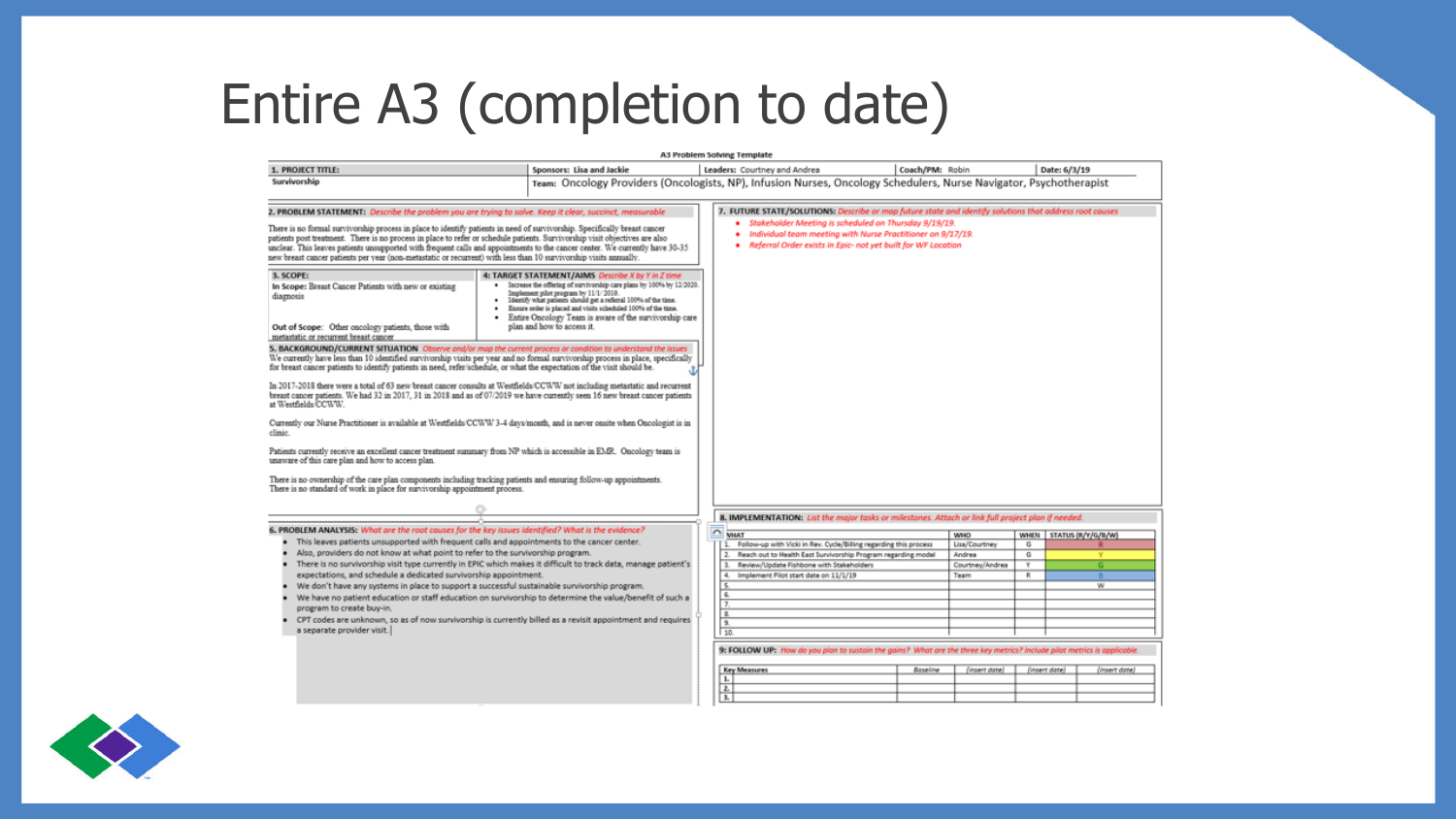### Visual Map Review



| <b>Summary of Demand &amp; Teld Time</b> |  |             |                 |  |  |  |
|------------------------------------------|--|-------------|-----------------|--|--|--|
|                                          |  | Man Tue-fri | <b>Saturnal</b> |  |  |  |
| Demand (Avg Visits/Day):                 |  |             |                 |  |  |  |
| Hours of Operation (Min/Osu):            |  |             |                 |  |  |  |
| kig Takt Time                            |  |             |                 |  |  |  |



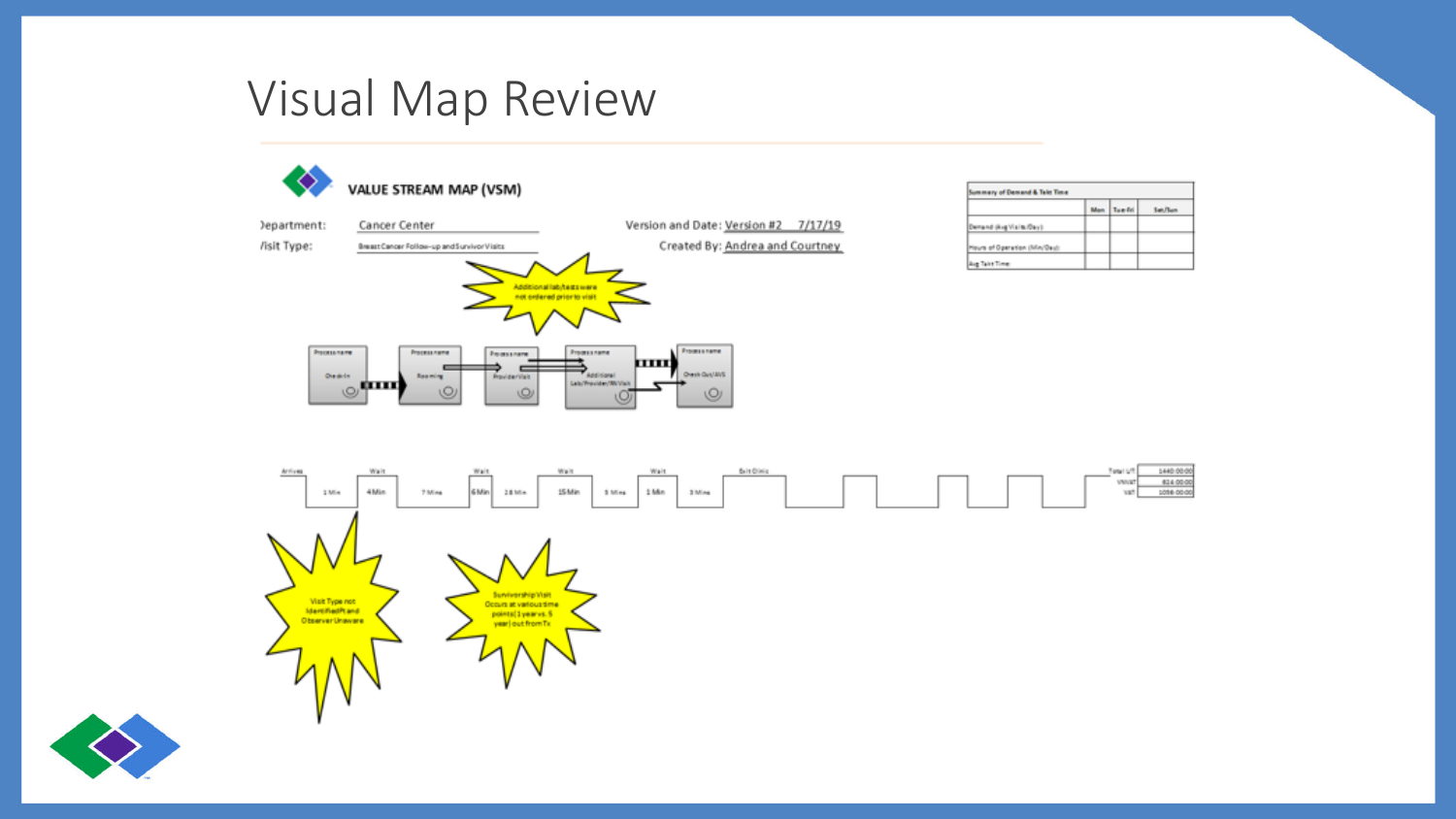#### Data Review

- Observations of provider visits
- Site Visits to Marshfield Medical Center
- Interview with Health East Survivorship Nurse Coordinator
- Interview with PN/HP Director of Oncology Systems (Regions and Methodists Hospitals in MPLS/St. Paul, MN)

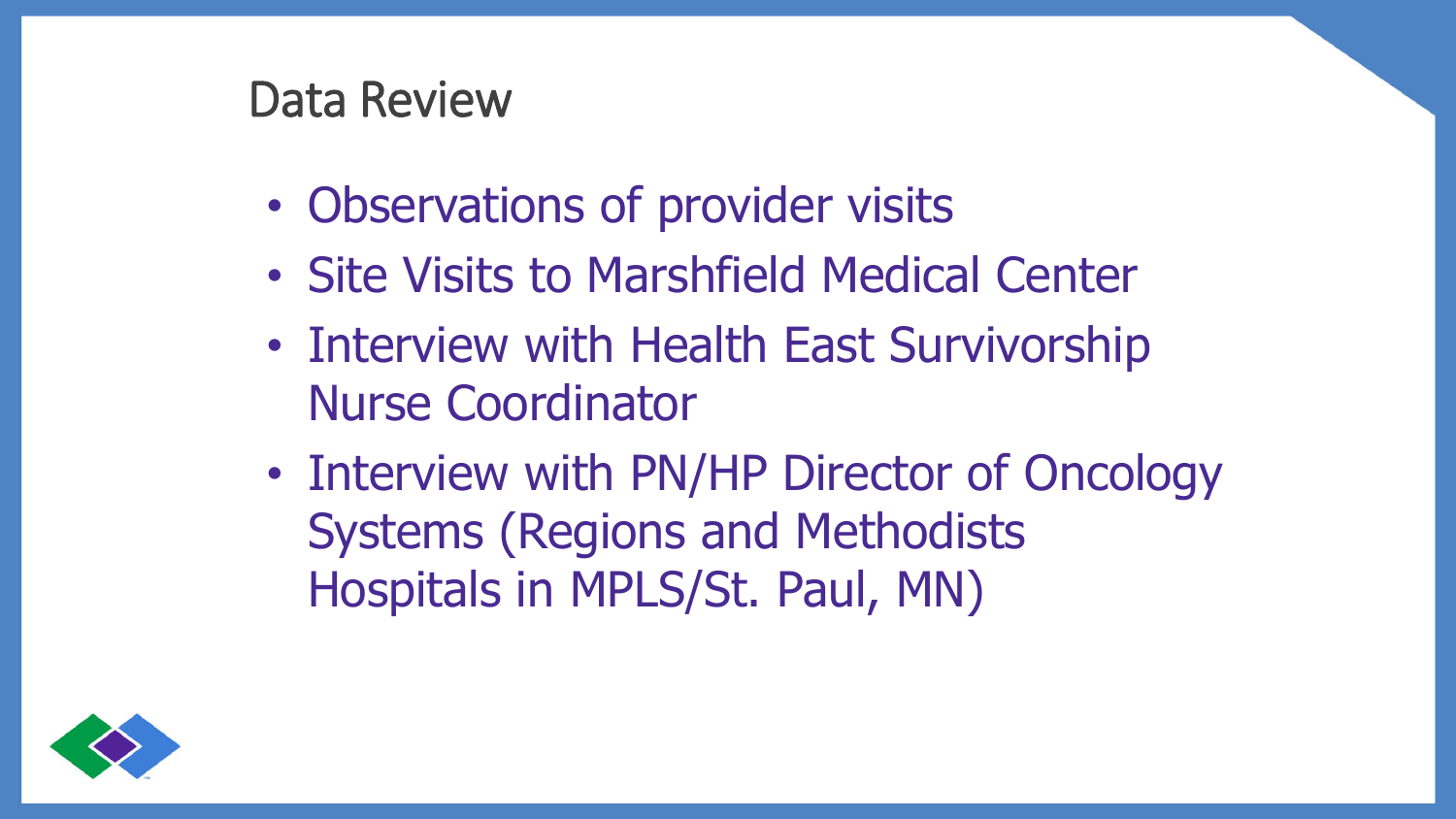Literature or Best Practice Review

• Researched current QOPI and COC Credentialing Guidelines

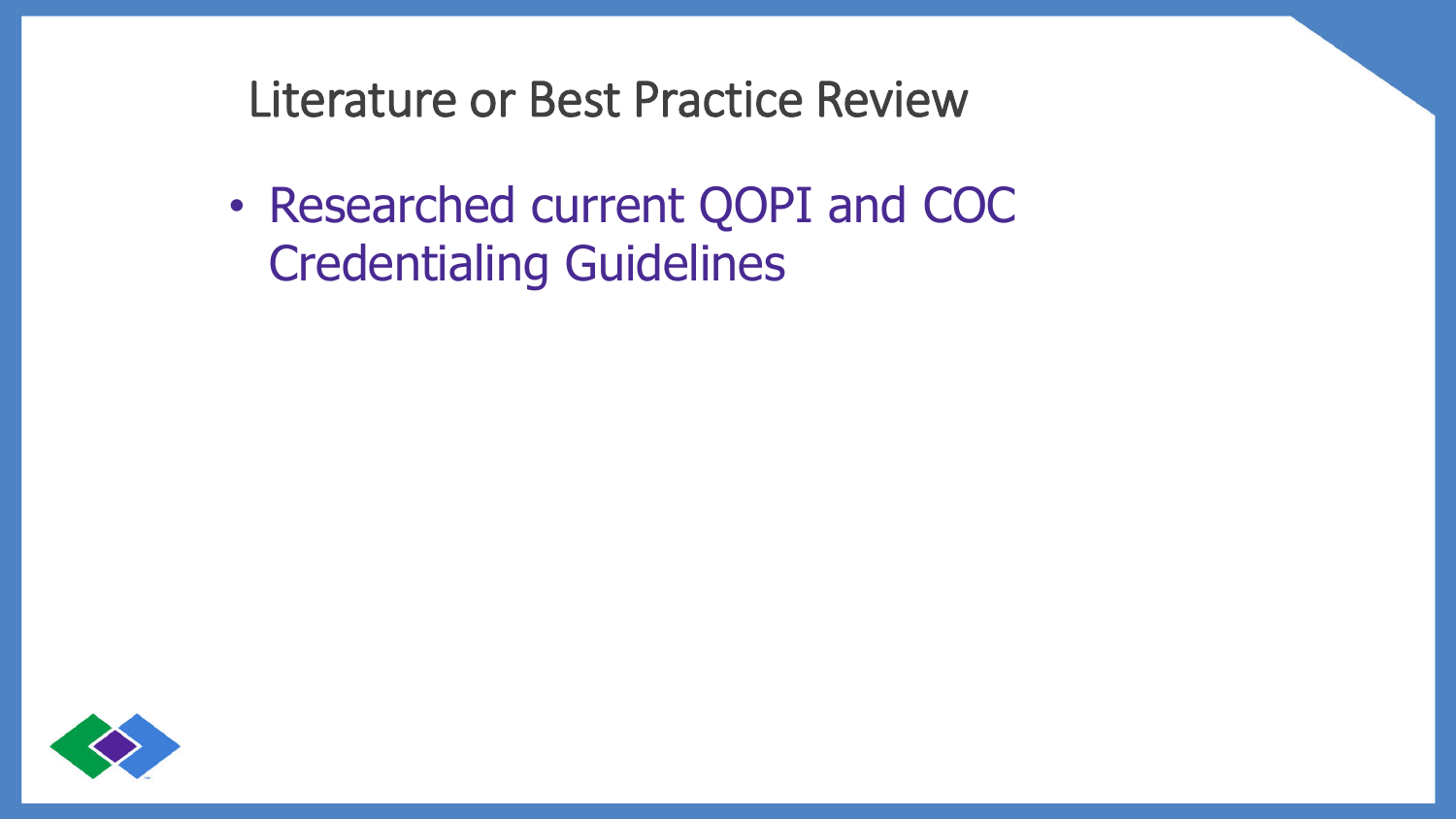# Survivorship Improvement Event

### **Considerations:**

- 1) Who are the stakeholders who need to be involved to provide ideas? Process/Department owners
- Decision makers
- Team members
- 2) Possible factors to pick solutions
- **Impact**
- Cost
- Time
- **Authority**
- Reliance on technology



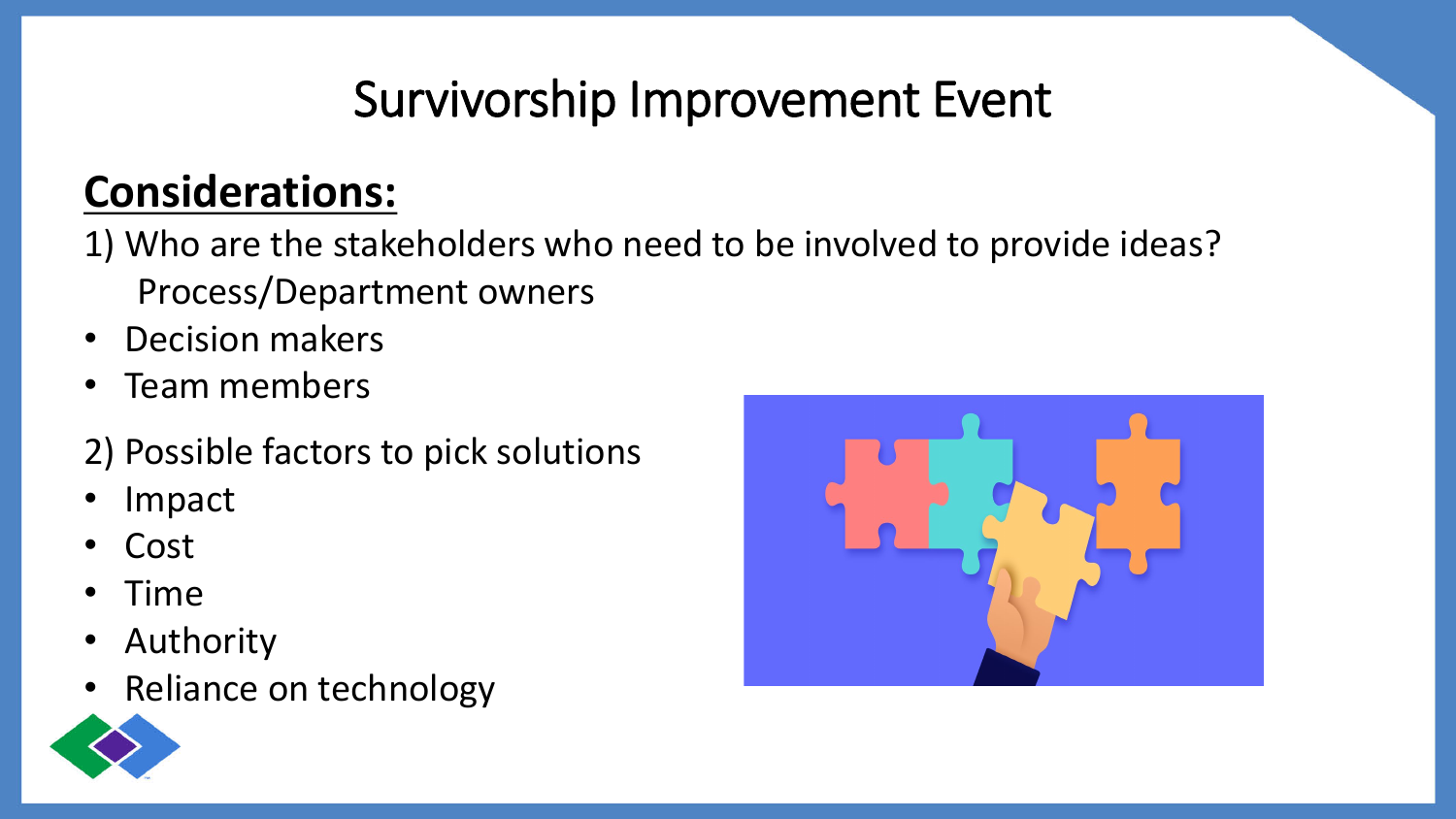Survivorship Improvement Event Stakeholders:

- Oncology RN (2)
- Oncologist
- RN Navigator
- Social worker
- Oncology Nurse Manager
- Oncology patients (2)
- Primary care clinic staff
- Patient caregivers
- Administrative staff (outside view)

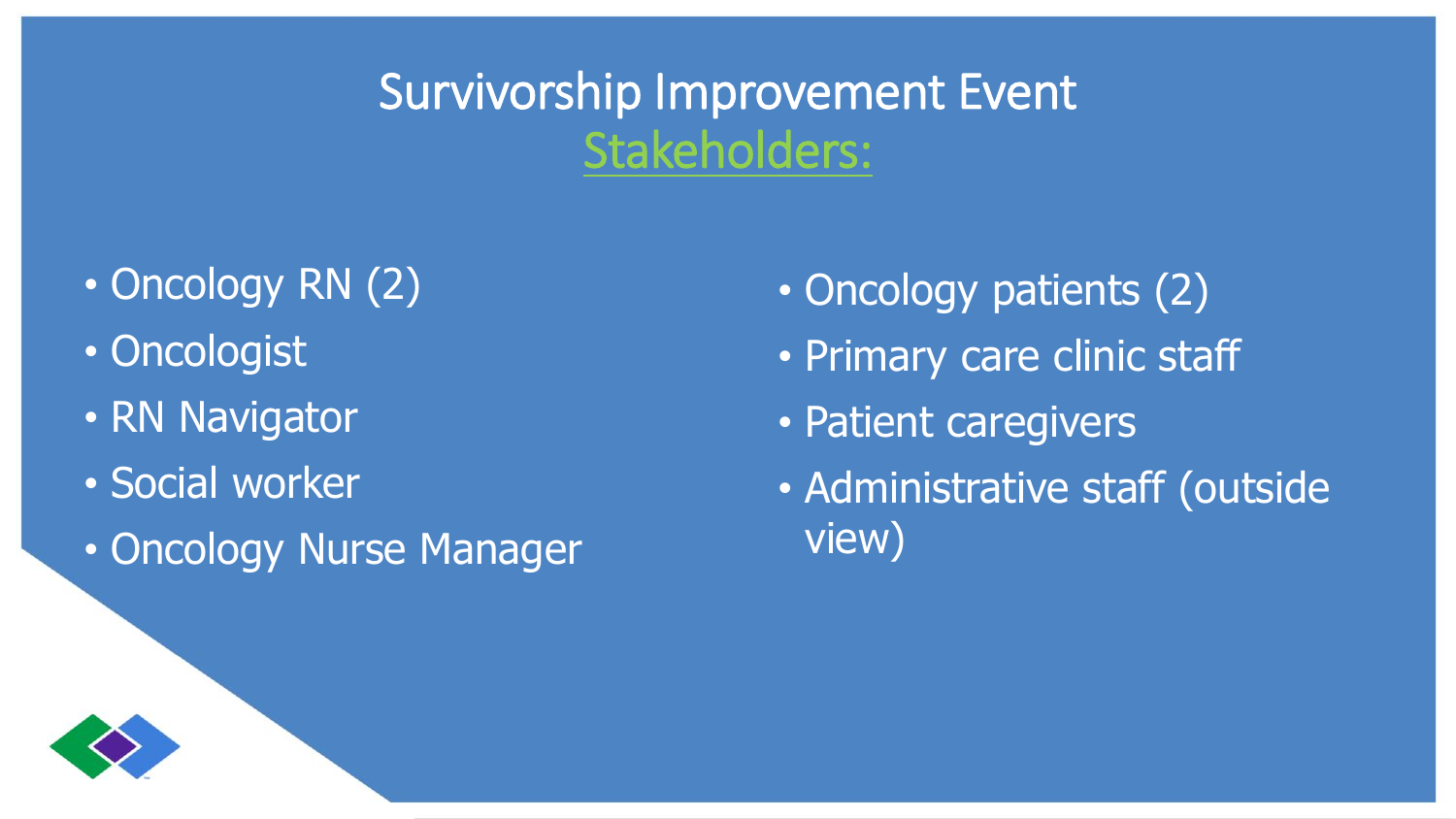## Idea Generation/Brainstorming

Steps for creating affinity diagrams:

- 1. Clarify
- 2. Combine duplicates
- 3. Categorize



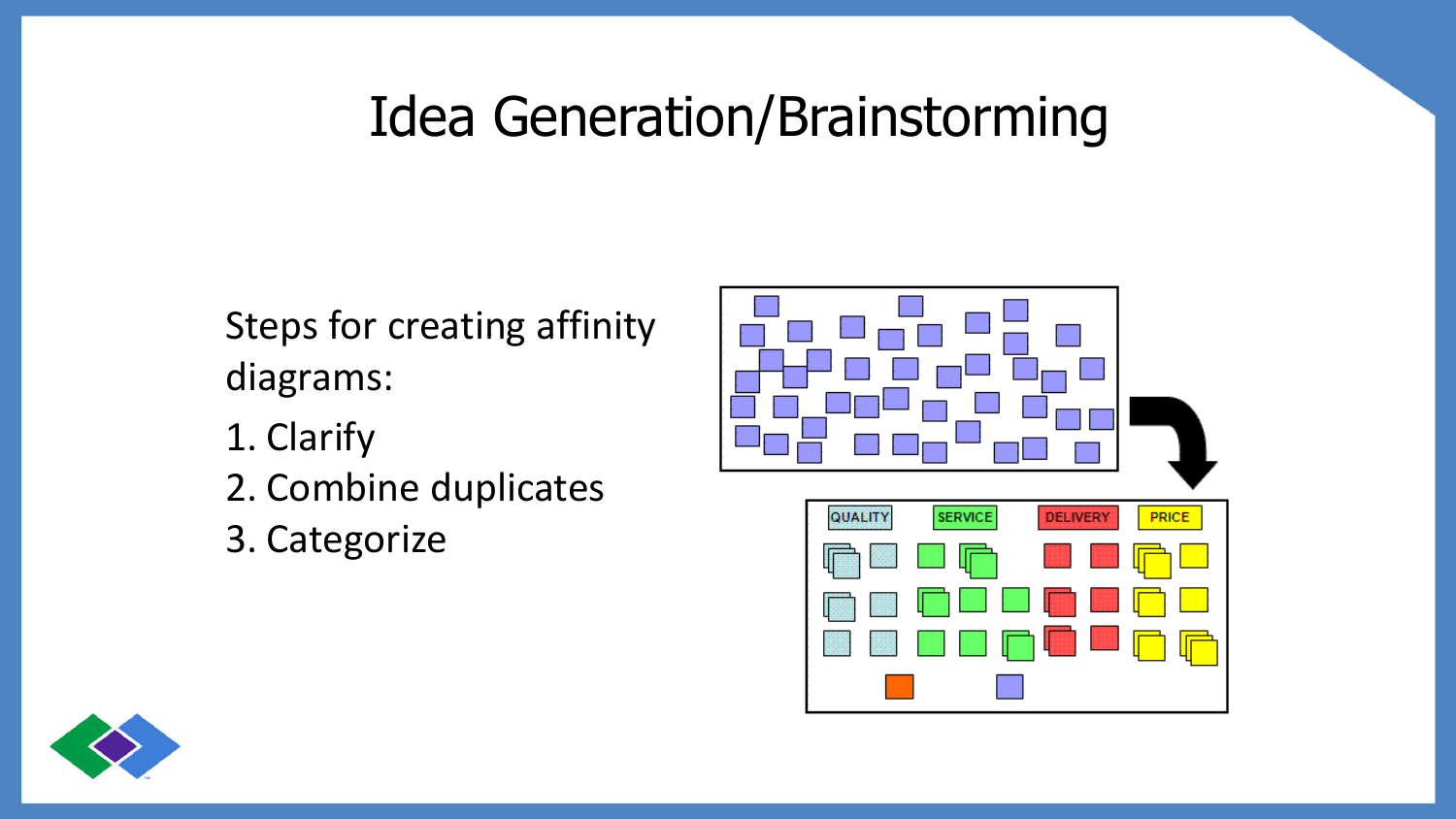#### Current State of Survivorship Care Issues Identified with Multi-Voting



1) No Dedicated staff educating patients about survivorship prior to the visit.

- 2) No timeframe identified for patients to receive a survivorship visit/care plan.
- 3) No one identified to manage survivorship patient resources.
- 4) Patients are not getting the resources they need in a timely manner and best time to give resources is not identified.

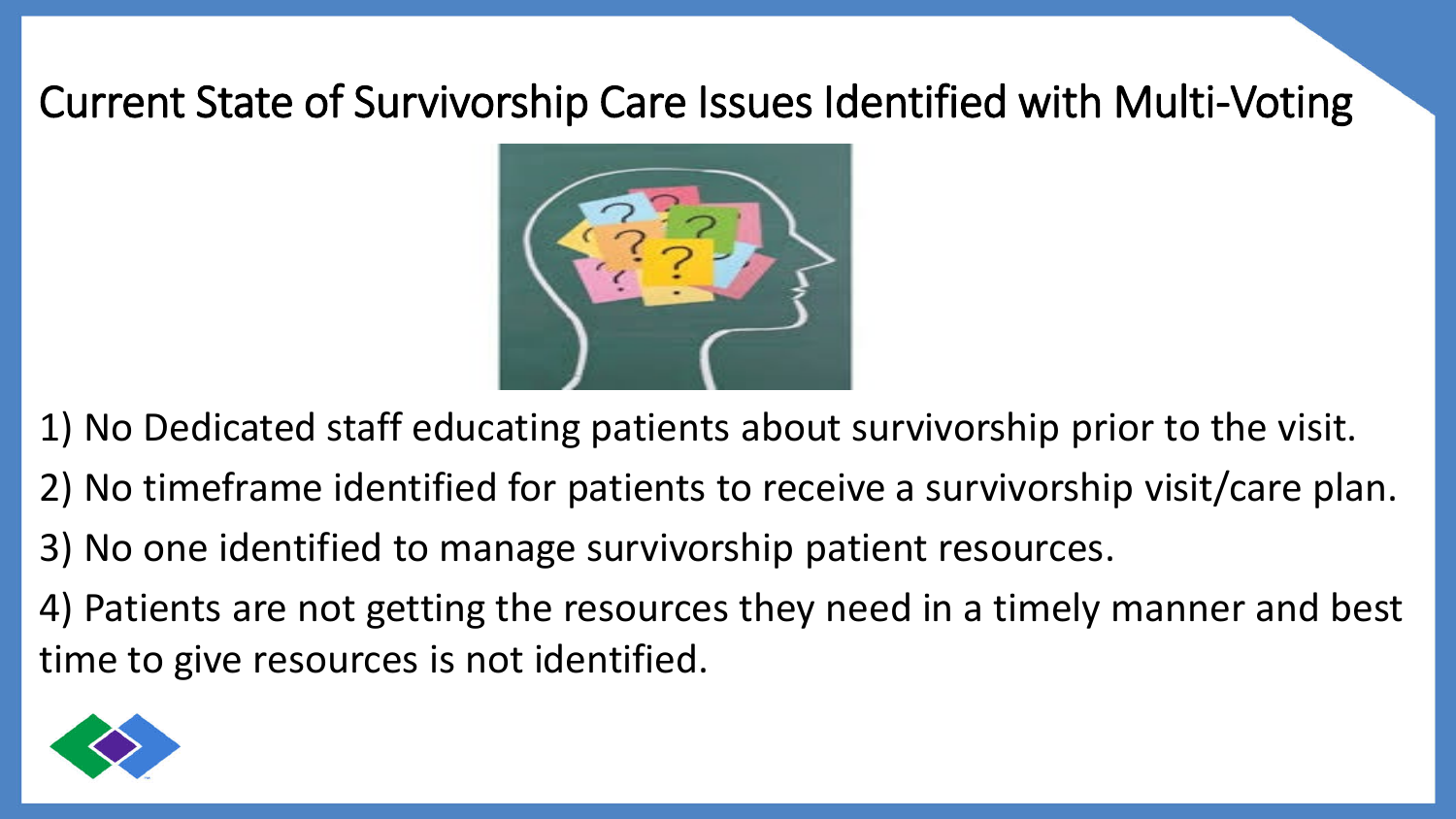## Prioritize



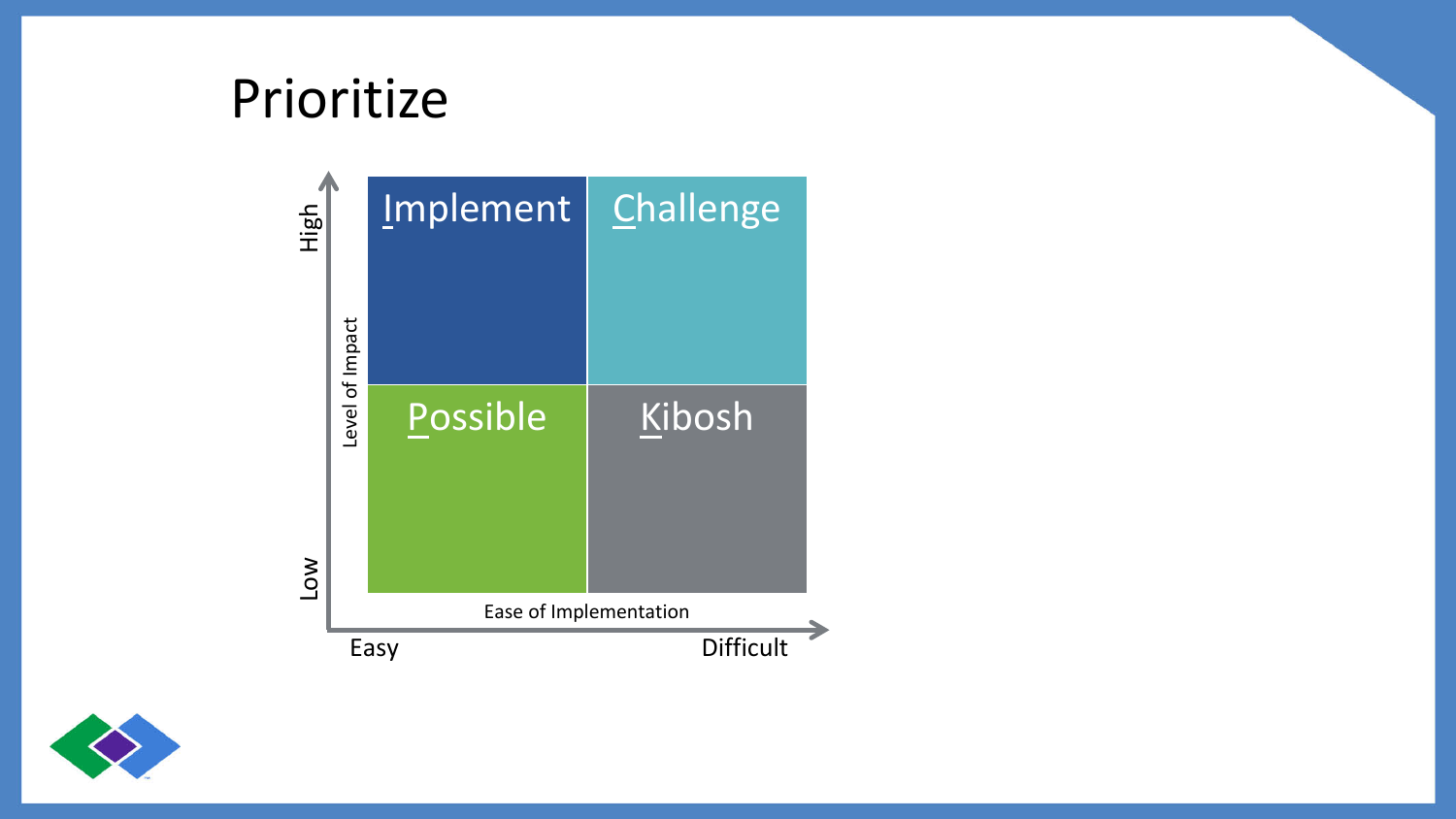## How did We put our Ideas to Work?

- Met with Oncology NP & Oncologists to review team meeting findings and ideas based on what was identified as problems and solutions.
- Generated what ideas fit into the categories of "high impact for change" and "easy to implement" and developed a proposed plan.
- Discussed with team members -who has the scope, time, and resources to take on new tasks.
- Met with oncologist and oncology nursing to review proposed plan and discuss how we will begin implementation process.



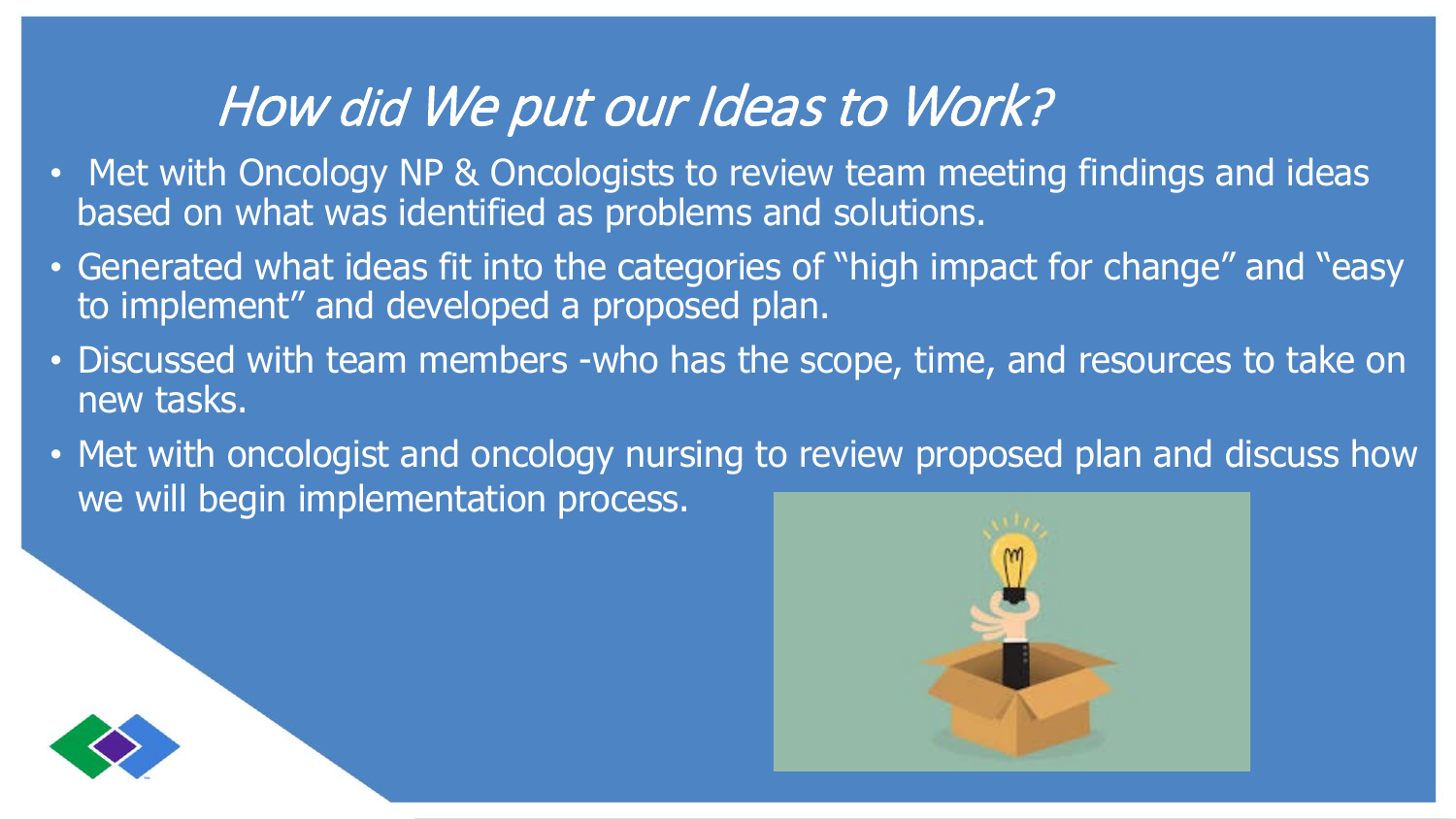## Where are we today?



#### **Nurse Navigator:**

- Uses spreadsheet to track breast cancer survivorship care
	- All new breast cancer consults added
	- Treatment start dates and tentative end dates tracked
- Ensures Oncologists are requesting the survivorship appointment at the appropriate time
- Tracks that the survivorship appointment occurred, tracks careplan was given to patient and notes this in EMR

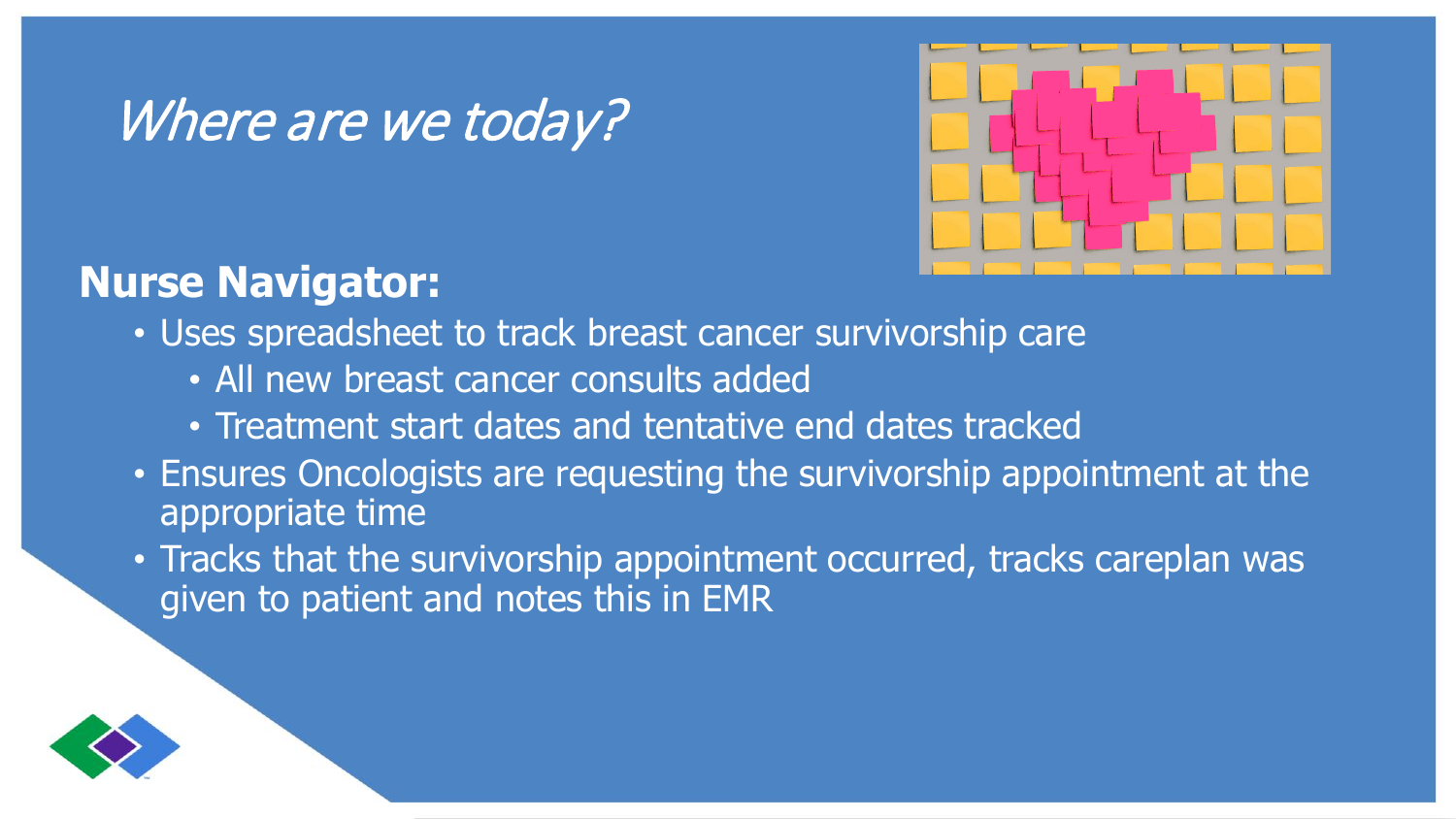#### Where are we today?!

#### **Nurse Practitioner:**

- Dedicated time for to create/complete survivorship care-plan.
- Completes initial survivorship visits at indicated timeframe.
- Reviews and gives patient individualized survivorship care-plan.
- Will schedule follow up survivorship visits if indicated by her or the patient.
- Makes appropriate supportive referrals if needs are identified at the survivorship visit.



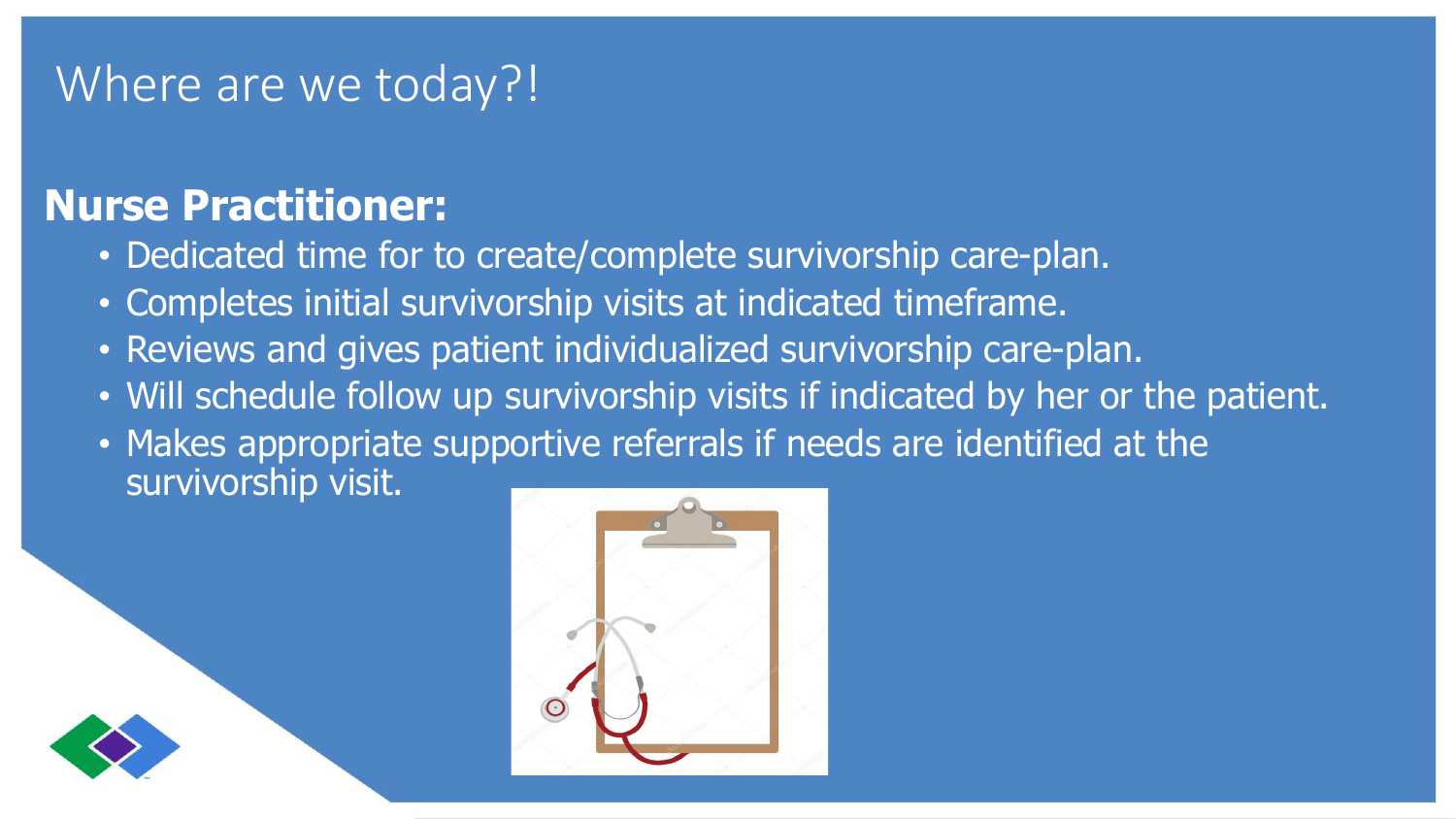#### Where are we today?!

#### **Medical Oncologist:**

- Orders survivorship consult-typically once patient has completed active treatment (surgery, radiation, and chemo) but prior to patient going into long-term treatment (continued AI, Herceptin).
- Patients who are not receiving chemo are typically referred to survivorship approx. 4-6 weeks after starting AI/consult.
- Patients who decline a survivorship appt will continue to follow with oncologist and be assessed by physician for ongoing needs.



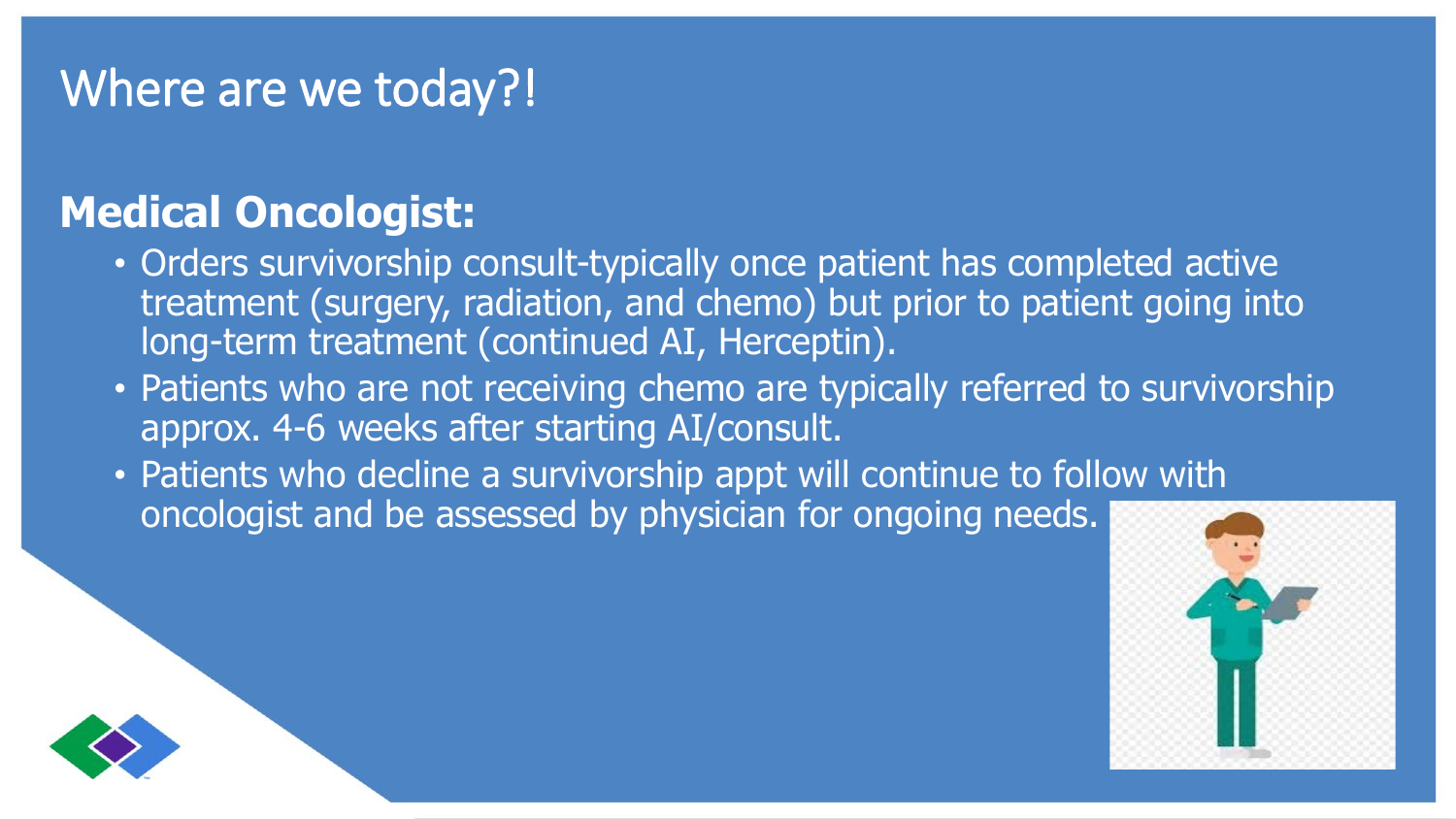### What work needs to still be done!

- 2020 Audit to Assess Effectiveness of Improvements:
	- Are all breast cancer patients being tracked?
	- Is the Nurse Practitioner completing more survivorship visits per year than she was previously?
	- Is the Nurse Practitioner making referrals to supportive services so that patients get the services they need?
	- Are oncologists referring at the appropriate times?
	- Are patients feeling that their survivorship needs are met?



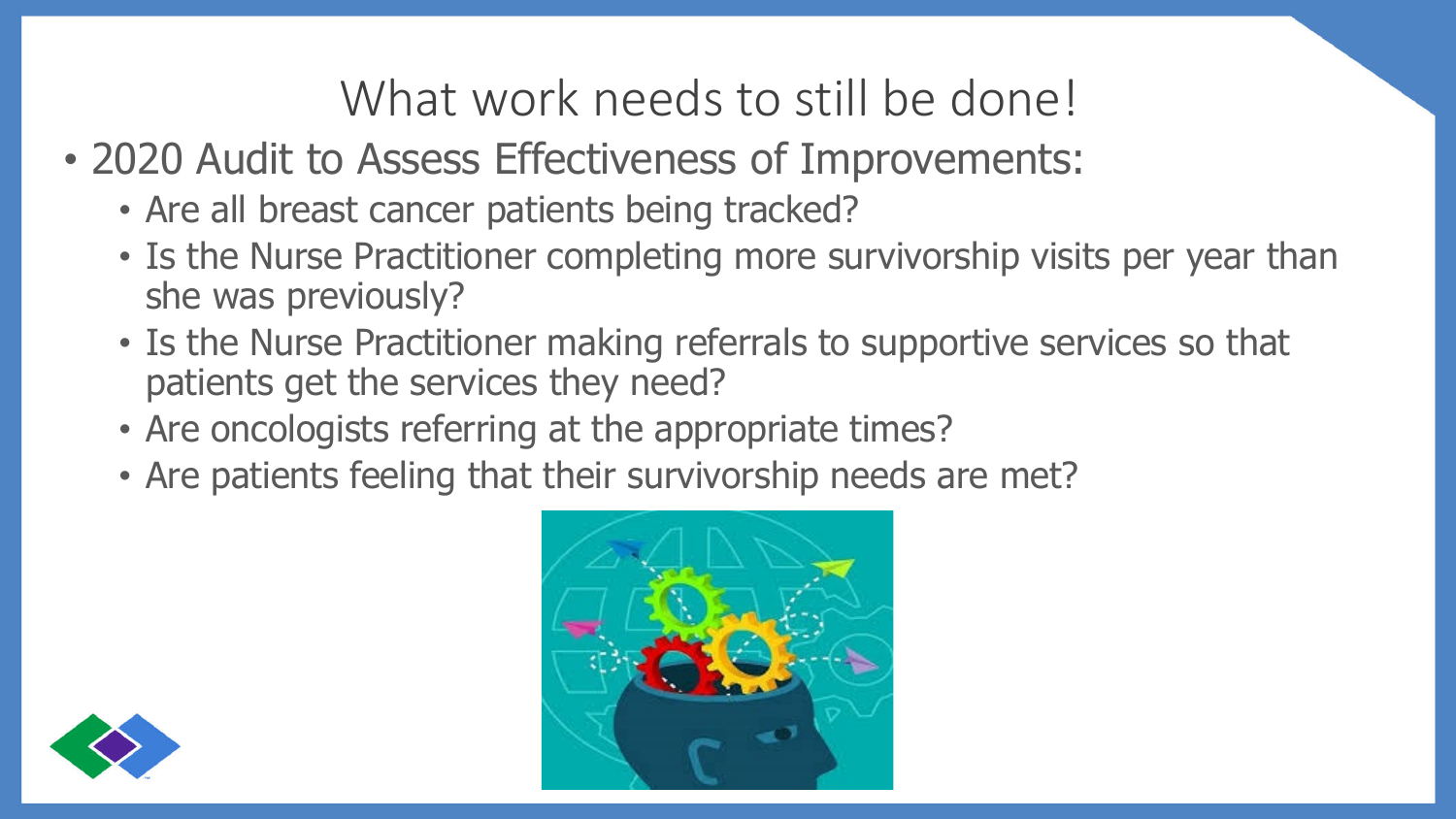## What work needs to still be done!

- Gaps or problems identified so far:
	- Patients on regimens of chemotherapy for several months may need survivorship assessment and resources earlier than at the end of active treatment.
	- How do we get resources to patients (form and content) and how do we maintain resources without causing waste.
- Work as a team to find solutions to the issues at hand and issues that will come out of the end of year audit.